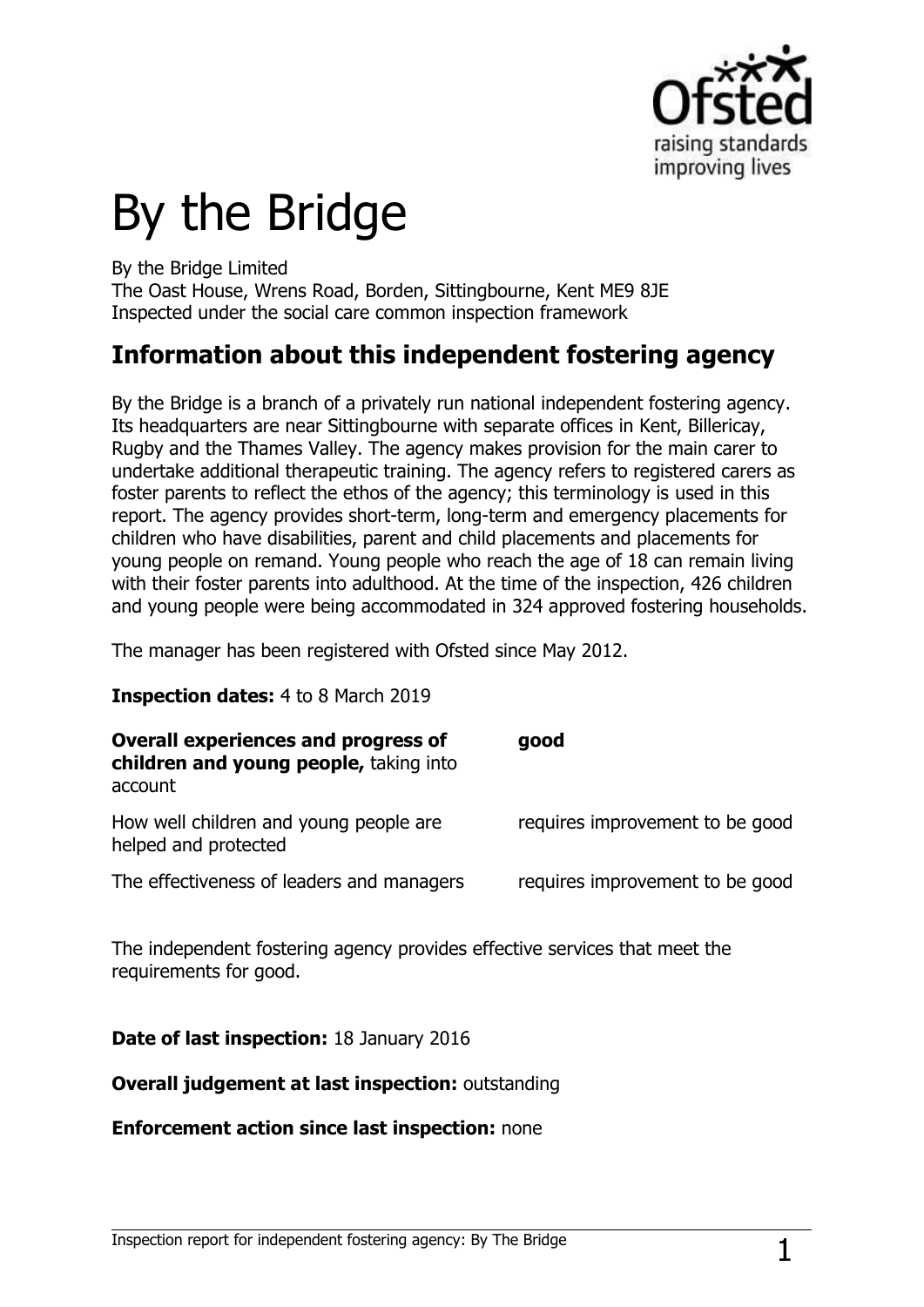

# **Key findings from this inspection**

This independent fostering agency is good because:

- The agency provides many opportunities for children to express their views on the quality of care they are receiving.
- The enrichment and activity work undertaken with children is widespread. It builds self-esteem and allows children to experience adventurous activities that build their confidence. Small successes are identified and regularly celebrated.
- The clear majority of children form strong, secure relationships with their foster parents. They feel part of the foster carers' family and develop an enduring sense of security.
- $\blacksquare$  There is a substantial investment by the agency in helping children quickly engage in schooling. Staff challenge professionals, when delayed processes adversely affect children's progress, through an active advocacy approach.
- Excellent welcome packs are available to children prior to moving in with their foster family. The packs are informative and have words and pictures easily accessible to children.
- Foster parents are highly motivated to ensure that the children they care for have the best possible outcomes.
- New foster carers are prepared well for taking on the role.
- The majority of children make exceptional progress across all aspects of their lives.
- There is a highly effective, robust and rigorous panel in place that is complemented by a very experienced panel manager.
- Overall, it is the quality of back-up support that distinguishes this agency from other fostering agencies for the foster parents. Foster parents feel the agency cares about their welfare.
- Foster parents and their whole family are supported by the organisation.

The independent fostering agency's areas for development:

- Safeguarding processes are not consistently strong. The quality of practice relating to the protection of children is variable.
- The inconsistent standard of risk assessment and risk management means that opportunities to minimise the potential for children to come to harm are often missed.
- $\blacksquare$  The fostering agency does not have a consistent approach to undertaking investigations into complaints and allegations.
- Some aspects of management oversight and performance management are weak. There are some shortfalls in the systems for the monitoring of the service by managers. This means that ineffective practice is not always recognised and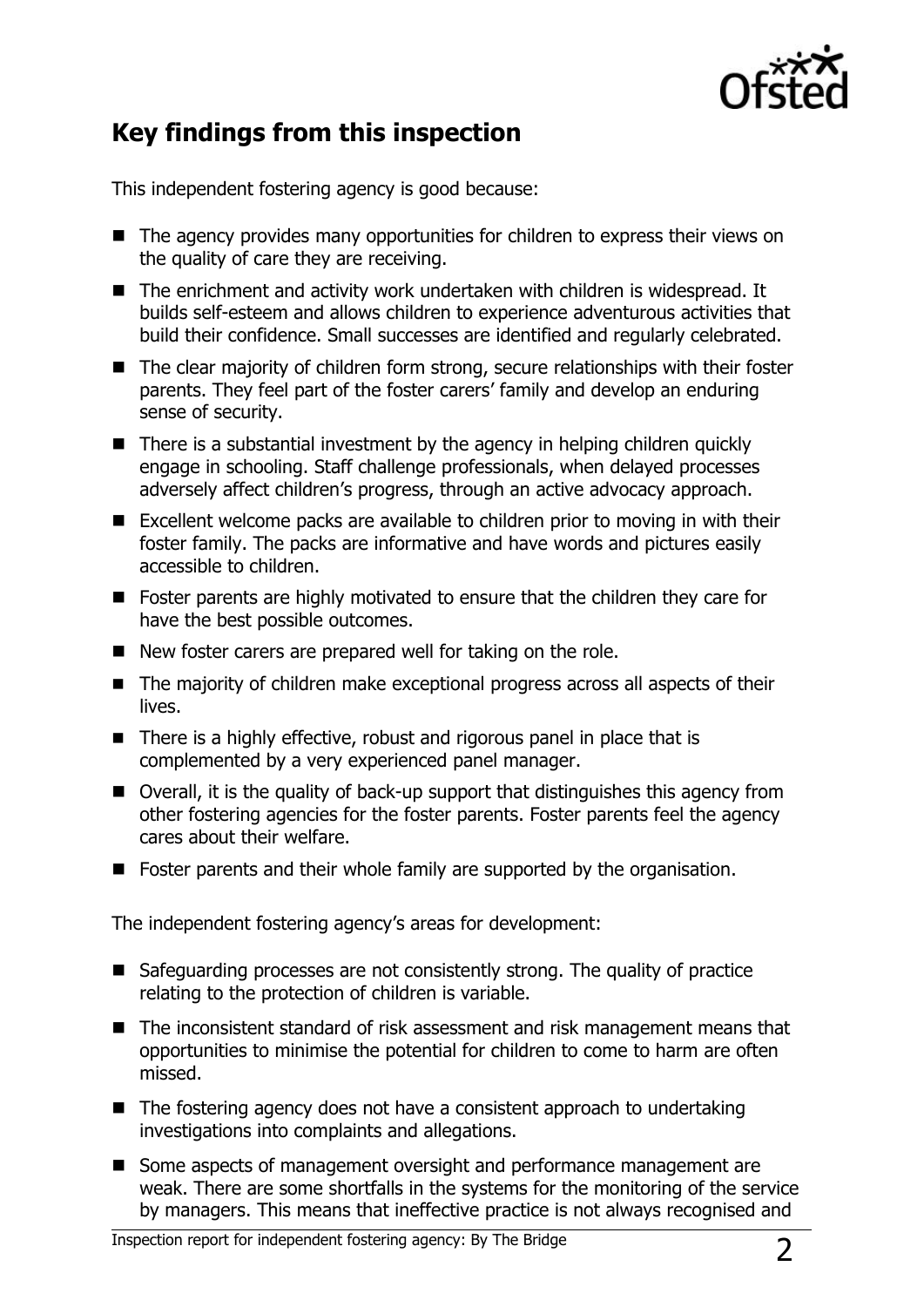

rectified.

■ Quality assurance procedures are not always effective in identifying trends and patterns to aid learning and development. This includes learning from any representations and complaints made to the agency.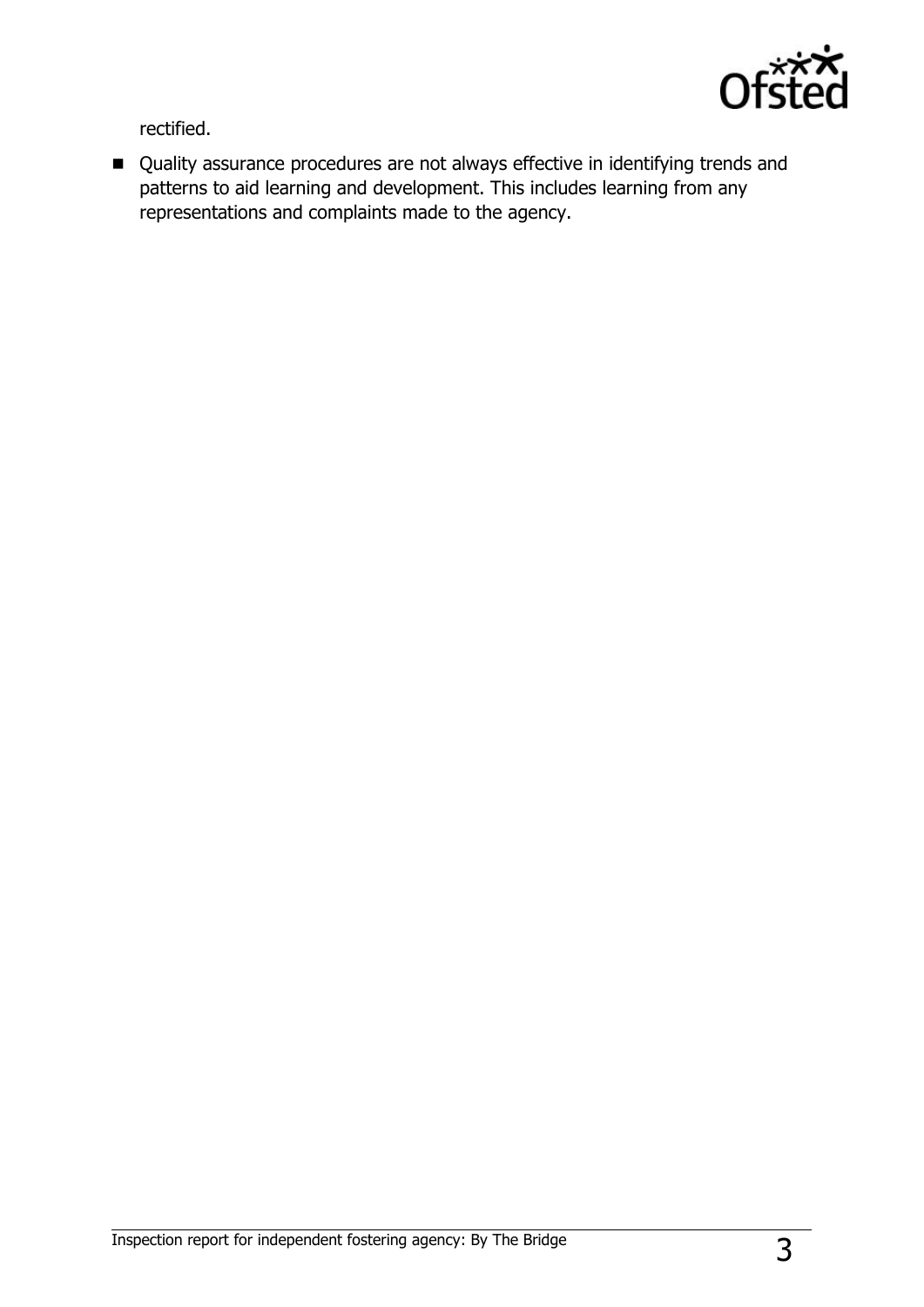

### **What does the independent fostering agency need to do to improve?**

#### **Statutory requirements**

This section sets out the actions that the registered person(s) must take to meet the Care Standards Act 2000, Fostering Services (England) Regulations 2011 and the national minimum standards. The registered person(s) must comply within the given timescales.

| <b>Requirement</b>                                                                                                                                                                                                                                                                                                                                                                                                                                                                                                                          | Due date   |
|---------------------------------------------------------------------------------------------------------------------------------------------------------------------------------------------------------------------------------------------------------------------------------------------------------------------------------------------------------------------------------------------------------------------------------------------------------------------------------------------------------------------------------------------|------------|
| The registered person in respect of an independent fostering<br>agency must ensure that-<br>the welfare of children placed or to be placed with foster<br>parents is safeguarded and promoted at all times.<br>(Regulation 11 $(a)$ )<br>In particular, ensure that all staff and carers understand how<br>to manage risk and can demonstrate their understanding.                                                                                                                                                                          | 01/06/2019 |
| The fostering service provider must prepare and implement a<br>written policy which-<br>is intended to safeguard children placed with foster parents<br>from abuse or neglect, and<br>sets out the procedure to be followed in the event of any<br>allegation of abuse or neglect.<br>The procedure under paragraph (1)(b) must, subject to<br>paragraph (4), provide in particular for-<br>written records to be kept of any allegation of abuse or<br>neglect, and of the action taken in response.<br>(Regulation 12 $(1)(a)(b)(3)(d)$ ) | 01/06/2019 |
| The fostering service provider must take all reasonable steps<br>to ensure that foster parents are familiar with, and act in<br>accordance with the policies established in accordance with<br>regulations $12(1)$ and $13(1)$ and (3). (Regulation 17 (2))                                                                                                                                                                                                                                                                                 | 01/06/2019 |
| The registered person must maintain a system for-<br>monitoring the matters set out in Schedule 6 at appropriate<br>intervals, and improving the quality of foster care provided<br>by the fostering agency. (Regulation 35 $(1)(a)(b)$ )                                                                                                                                                                                                                                                                                                   | 01/06/2019 |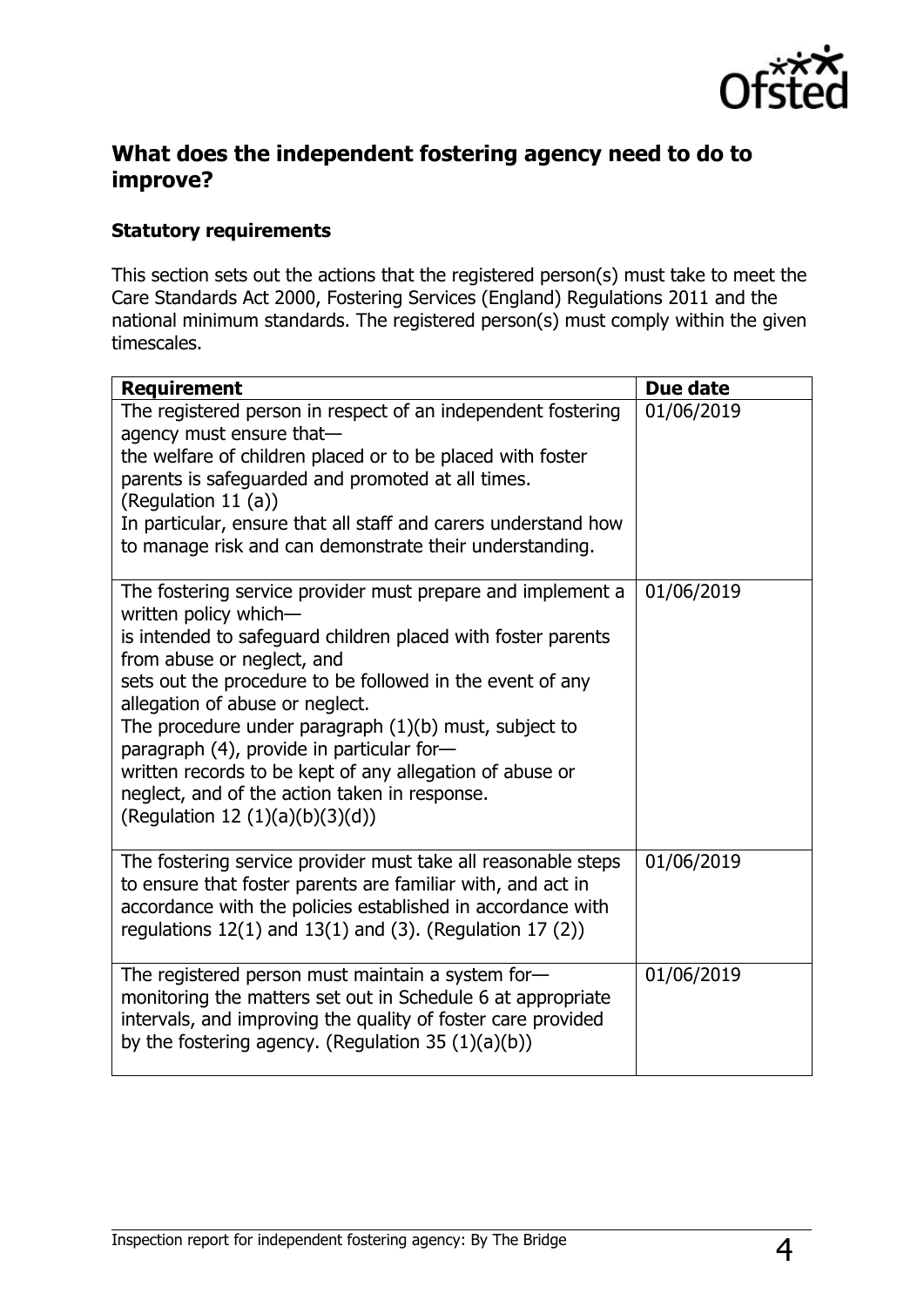

#### **Recommendations**

- Foster carers meet children's individual needs as set out in the child's placement plan as part of the wider family context. (National minimum standards, 2.3) Specifically, ensure that systems used to record children's needs fully reflect individual circumstances and current best practice.
- The service has the facilities to work with children with physical, sensory and learning impairments, communication difficulties or for whom English is not their first language. Oral and written communications are made available in a format which is appropriate to the physical, sensory and learning impairments, communication difficulties and language of the individual. The procedures include arrangements for reading, translating, Makaton, pictures, tape recording and explaining documents to those people who are unable to understand the document. (National minimum standards, 25.12)
- Children are carefully matched to a foster placement. Foster carers have full information about the child (as set out in standard 3.9), particularly when moved internally. (National minimum standards, 11.2)
- Foster carers know and implement what the fostering service and the responsible authority's policy is in relation to children going missing. (National minimum standards, 5.2)
- The manager exercises effective leadership of the staff and operation, such that the fostering service is organised, managed and staffed in a manner that delivers the best possible child care that meets the individual needs of each fostered child and of foster carers. (National minimum standards, 17.5)
- Each approved foster carer is supervised by a named, appropriately qualified social worker who has meetings with the foster carer, including at least one unannounced visit a year. Meetings have a clear purpose and provide the opportunity to supervise the foster carer's work, ensure the foster carer is meeting the child's needs, taking into account the child's wishes and feelings, and offer support and a framework to assess the carer's performance and develop their competencies and skills. The frequency of meetings for short break foster carers are proportionate to the amount of care provided. Foster carers' files include records of supervisory meetings. (National minimum standards, 21.8)
- Current and prospective foster carers are able to make a complaint about any aspect of the service which affects them directly. Records are kept of representations and complaints, how they are dealt with, the outcome and any action taken. These records are reviewed regularly so that the service's practice is improved where necessary. (National minimum standards, 21.11)
- Children can take up issues in the most appropriate way with support, without fear that this will result in any adverse consequences. Children receive prompt feedback on any concerns or complaints raised and are kept informed of progress. (National minimum standards, 1.6)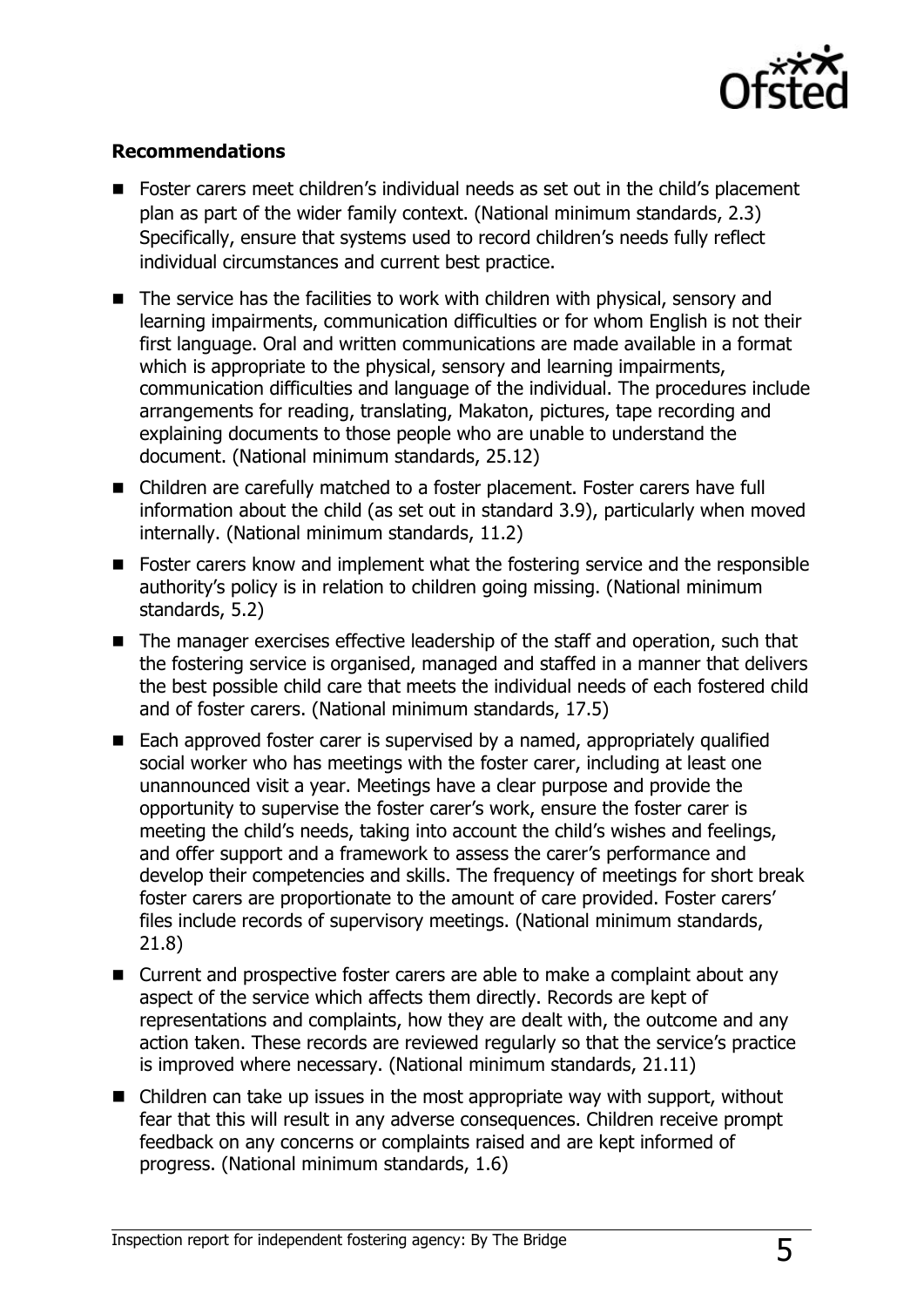

## **Inspection judgements**

#### **Overall experiences and progress of children and young people: good**

The vast majority of children placed with this agency make good progress and have positive day-to-day experiences with their foster families. The weaknesses found in some of the standards of practice relating to how children are helped and protected, as well as the weaknesses in leadership and management, have not had a negative impact on the lives of children and no children have come to harm.

Children form strong, secure relationships with their foster parents. They feel part of the foster carers' family and develop an enduring sense of security. As one social worker commented, 'The foster parents provide excellent care and have claimed [the child] as part of the family.' As a result, the clear majority of children make good progress in terms of their emotional well-being and in their education and health. One child said, 'I first met By the Bridge back in 2014, when I was placed with one of their foster parents. I had experienced some immense trauma and they supported me in reintegrating back into the community, socialising with individuals of my age, returning to school and allowing me to become independent.'

Arrangements are made for all children to receive as much information as possible about the agency and about their prospective foster parents before they are placed. This includes age-appropriate guides and excellent welcome packs. These are informative and written in language and pictures easily accessible to children.

Foster parents enable children to express their views and make choices. However, there is an inconsistent approach to dealing with complaints from children. Two examples were found when children had raised a concern but did not receive prompt feedback about the matters raised.

There is a substantial investment by the agency in helping children quickly engage in schooling. Staff challenge professionals when delays adversely affect children's progress in education, through an active advocacy approach. All children who are missing education, or not receiving the expected 25 hours a week, are known, tracked, and their needs are raised with the relevant agencies until their provision and outcomes improve. The service and foster parents have a good understanding of the difficulties children looked after face in attending and achieving in education. They actively work with schools and the child's network to change schools' perceptions of behaviours, in order that school staff understand the child's actions as a consequence of their experiences. Excellent examples include foster parents learning the method with which their children are being taught to read at school and implementing this consistently at home. This has resulted in some children making unexpected and significant progress in terms of educational achievements.

The enrichment and activity work undertaken with children is widespread and effective. It builds self-esteem and allows children to experience adventurous activities to gain confidence. Small successes are identified and celebrated. Participation is a strong aspect of the agency and involves individual initiatives, such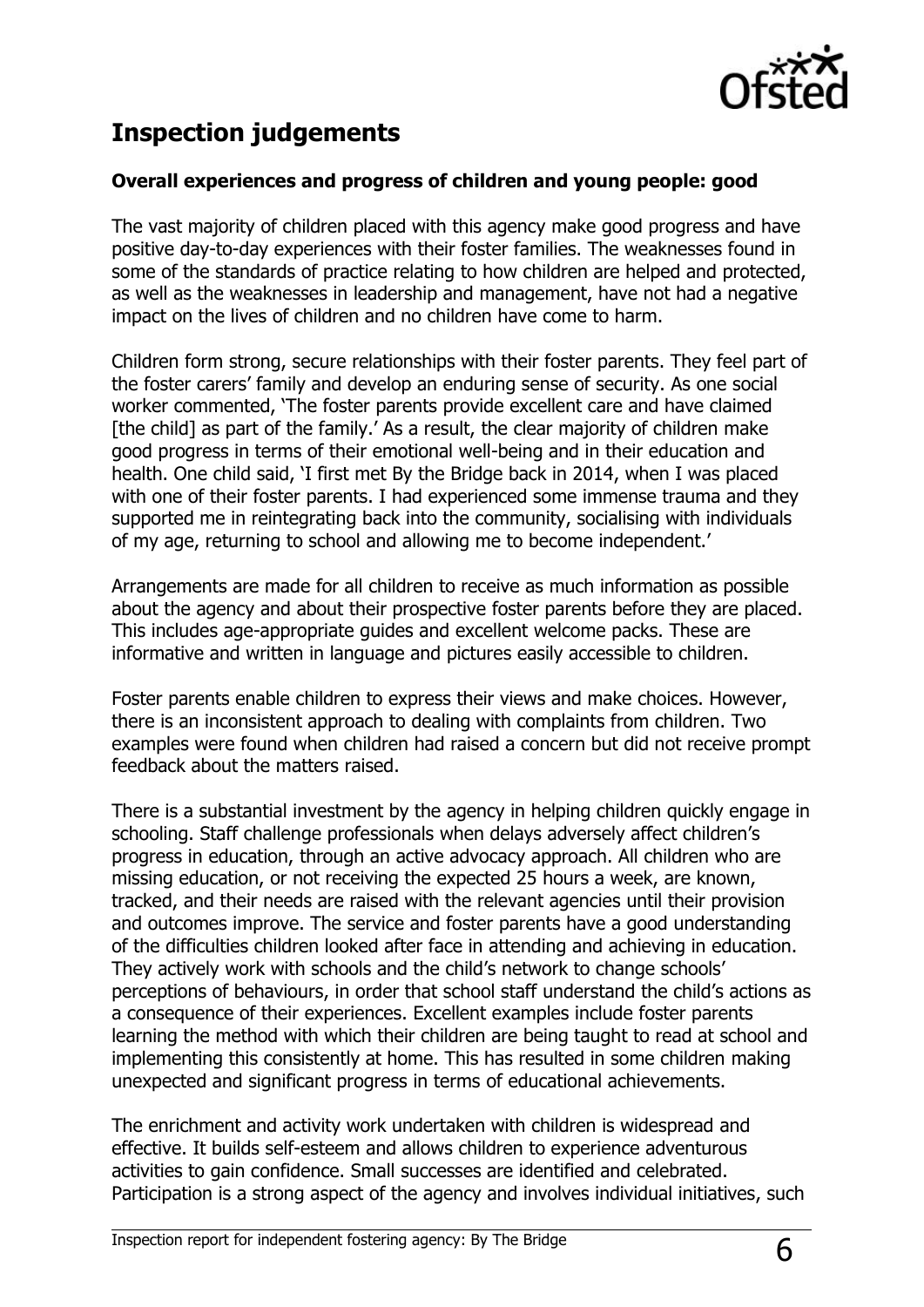

as children chairing their reviews, as well as wider initiatives. Accredited programmes are offered and completed to provide goals and recognition for children's engagement. Participation and inclusion are systemic and include foster parents, link workers and school representatives. Education workers are tenacious in pursuing actions and advocating for the children. The education workers essentially offer a youth-work model centred on effective direct work and relationship building with children. The service undoubtedly adds value, and it holds local authorities accountable for delays and escalates as appropriate.

Independence training is effective and accredited and is available to all children in the agency. Individual and group programmes are offered, and foster parents are closely involved. This programme has been delivered to over 100 young people. Some foster parents plan early on to ensure that children can remain with them if it best suits their needs. For example, one foster parent is being assessed for a shared lives arrangement to ensure continuity.

The agency has acted to ensure that children are supported with their mental health, through the provision of an external organisation that children can access confidentially. Children's physical and mental health needs are afforded equal priority by foster parents. Many examples of excellent and committed practice were identified, including foster parents completing training on the health needs of the child's family as well as for the specific child; a sensory room being built; and a child making significant progress in improved eating and communication skills.

Foster parents highly rate the accredited therapeutic fostering certificate. One foster parent stated, 'I completed the certificate a couple of years ago – if I hadn't done this, I wouldn't have been able to deal with what my child presents. It is really valuable training and helped me to learn about myself, as well as how to help children.'

The registered manager monitors health checks across the agency and this ensures that the vast majority are up to date. Health forms are completed by foster parents and held on children's files. Inspectors checked a sample of these forms. All forms sampled did not contain clear, detailed information about medication, immunisation and health checks or the strategies to support children's individual needs.

Foster parents act as champions for the children placed with them. The foster parents are actively involved in their children's day-to-day planning and challenge professionals when they believe decisions made are not in the best interests of children. As one foster parent said, '[My foster child] is one of my most favourite human beings.'

The agency provides opportunities for children to give their views on the quality of care they are receiving. There are several youth forums which encourage children to put forward suggestions for developing the services they receive. They can also become involved in the recruitment of staff and foster carers. The children who attend these groups develop valuable life skills and often gain confidence. The staff facilitating these groups provide encouragement and support, and this often results in the children's suggestions being implemented in practice. This commitment to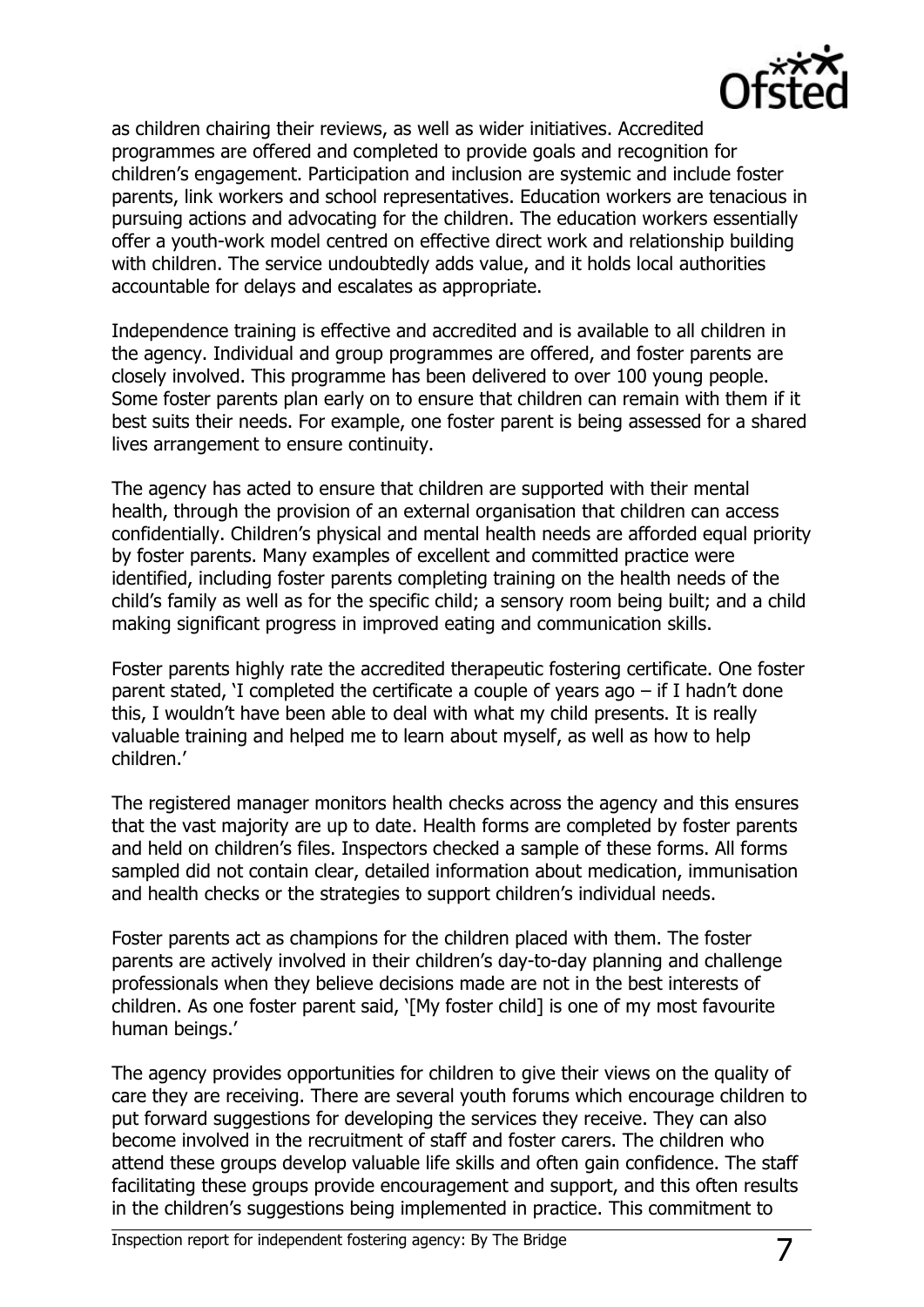

ensuring that children have opportunities to participate in the development of services is a protective factor. It gives children the message that there is a culture of listening and responding, and that it is safe to speak out about any worries or concerns.

The foster parent assessments examined were evaluative and well presented. They give a clear indication of the strengths and weaknesses of the foster parent and specified areas for development. They contextualised applicants' histories and contained reflective analytical summaries. The new foster parent mentor scheme offers support at pre- and post-approval stages. Foster parents are intrinsically involved in information evenings and intensive 'skills to foster' training.

The foster parents are highly motivated to ensure that children have the best possible outcomes.

#### **How well children and young people are helped and protected: requires improvement to be good**

The quality of practice relating to the protection of children is variable. Although many examples of good and effective practice were found, the inspectors identified a minority of cases when practice failed to address the potential for children to come to harm.

Some weaknesses were found in the assessment and management of risk. Link workers do not always ensure that they are familiar with the background information which would enable them to create effective risk management plans. Some link workers do not clearly identify all of the triggers that may cause a child to engage in unsafe behaviours. A small number of individual risk management plans did not contain clear strategies for reducing the potential for the child to come to harm. However, those foster parents spoken with during the inspection were able to identify risks and name effective strategies that had worked.

There have been occasions when children's individual risk assessments were not promptly updated following a serious incident. In one case, critical information pertaining to suicidal ideation was not included in a child's individual risk assessment. There is also room for improvement in other safe care plans. This includes detailing how internet safety will be promoted in the foster home.

Assessments pertaining to child sexual exploitation are not completed in a timely way. The strategies to be used are often generic and fail to identify the practical steps that will be taken to keep the child or young person safe. Complicating factors, such as the child's mental health or substance misuse, are not always taken into account when the assessments are completed.

The inconsistent standard of risk assessment and risk management means that opportunities to minimise the potential for children to come to harm are being missed.

There are shortfalls in matching for a minority of children when they move to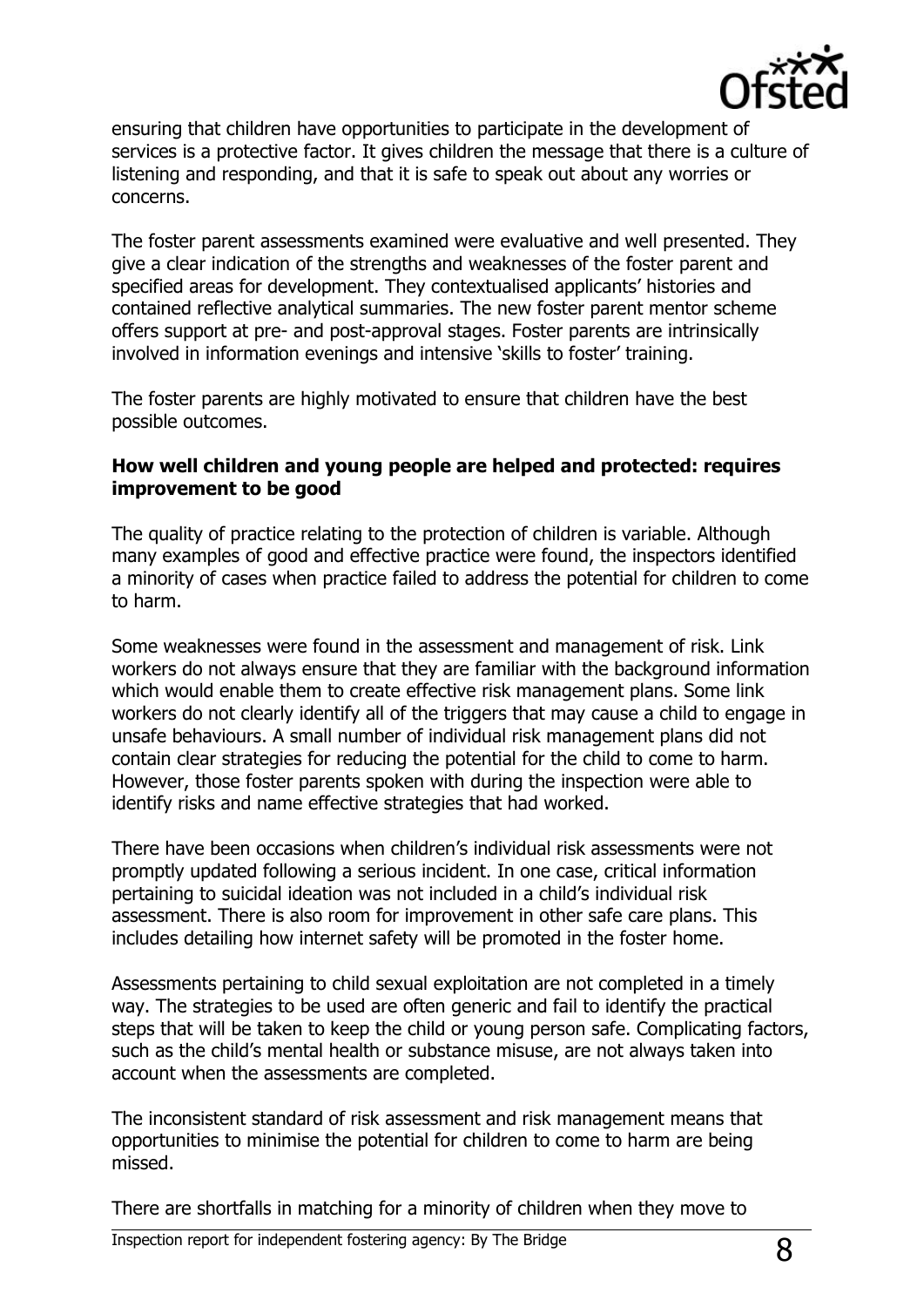

alternative foster parents in the agency. Insufficient consideration is given to the impact the new admission may have on children already living at the foster home. There is no recognition of the potential for the safety and well-being of all children, young people and the foster parents to be compromised.

There are clear procedures for foster parents to follow when children go missing. However, on one occasion, the failure to follow procedures could have resulted in a young person coming to harm.

Foster parents report concerns regarding the safety and well-being of children. These concerns are subsequently reported to the relevant safeguarding professionals. In one case, there was no record of the action taken following a referral being made to the local safeguarding children team, in October 2018.

While managers provide assurances that the agency does not support the use of physical intervention, an example was found where a foster parent had restrained a child without the appropriate training. The foster parent had failed to inform the agency of the incident. This was identified and addressed by the agency. Although the behaviour management policy makes references to the need for behaviour management plans, this is not current practice. The therapeutic plans in use do not identify behaviours and the strategies to manage them.

The standard of record keeping in relation to child protection practice is inconsistent. Detailed chronologies of the planning process and actions taken in response to the concern are not always kept. In the cases reviewed by inspectors, there was no clear audit trail because information is recorded in different places. This makes it difficult for leaders and managers to monitor and to give a clear account of the steps being taken to protect children.

Over the last year, the agency has introduced staff 'champions' who lead on the development of practice relating to children who face exploitation or who go missing. A group of staff, led by the organisation's safeguarding lead, are exploring ways to increase local intelligence and to share good practice. The work of this group is still at a developmental stage.

The agency takes prompt action when allegations are made against foster parents, with good liaison with relevant agencies. When necessary, foster parents are suspended from fostering and are subject to additional assessments to determine their continued suitability to foster. When decisions are made to deregister following an allegation, the foster parents are provided with reasons for the decision.

However, the fostering agency does not have a consistent approach to undertaking investigations into complaints and allegations. The quality of reports is variable, and findings and conclusions not fully evidenced. In some cases, the investigation did not include a clear methodology, conclusion or recommendation.

A creative approach is taken to supporting children to keep themselves safe and increase their knowledge of the risks they could be exposed to when accessing the internet. Much of this work is done in children's workshops or at youth forum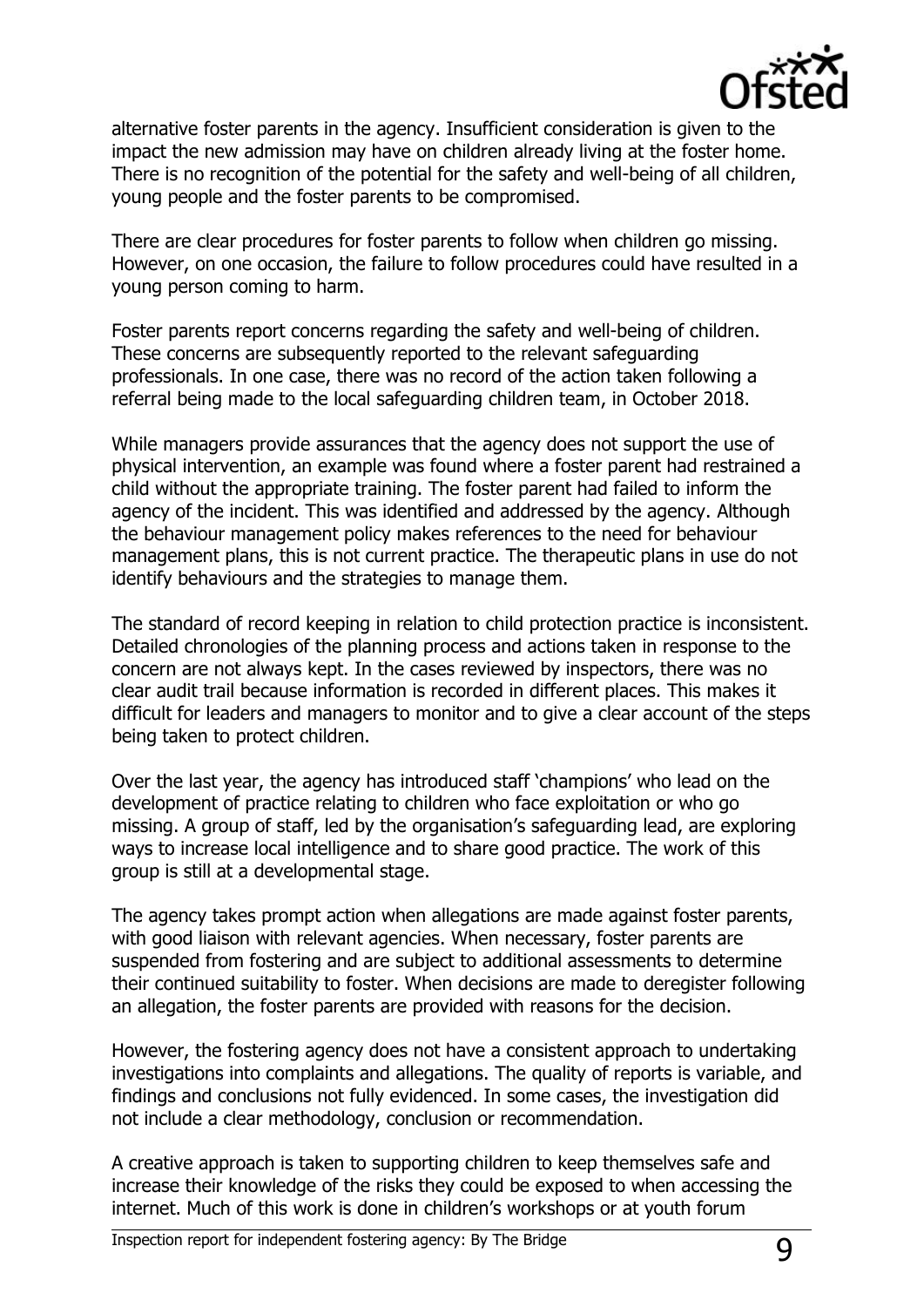

groups. The strategy for supporting children who do not attend these events, and are harder to engage, is less well developed.

There are effective measures in place to minimise the potential for unsuitable adults to become employed or recruited as foster parents. Foster care reviews are all scrutinised by the panel chair, providing a safety net.

Despite the shortfalls identified at this inspection no children have come to harm as a result, to date. However, the safety and well-being of children is likely to be compromised if action is not taken to improve standards.

#### **The effectiveness of leaders and managers: requires improvement to be good**

This very large agency is managed by one registered manager working with several more localised regional managers. Despite the commitment and drive of the registered manager, she was not aware of some of the weaknesses in the service. This included safeguarding shortfalls, poor-quality risk assessments, generic therapeutic plans, the absence of health plans and weakness in the home visit reports. Management oversight, performance management and quality assurance procedures are not robust.

There is no clear quality assurance framework based on evaluated evidence for this service and an absence of a clear link with the wider organisational framework. This lack of effective quality assurance audits means there is insufficient management oversight of all cases, practice and the work. The quality of records overall is not consistently of a high enough standard, as evidenced by those risk assessments and foster parent supervision records seen during the inspection.

The staff and foster parents feel well supported. Staff supervision provides an opportunity for them to reflect on their practice and to evaluate how well children's needs are being met.

The systems in place for referral and matching are strong, with good-quality referral information identifying the child's story, reasons why previous placements have broken down, known risks and the type of placement needed. Appropriate information is shared with foster parents and this was confirmed by social workers spoken with.

Foster parents are provided with the necessary information to help them to decide about whether they can support the child and fully meet their needs. In some cases, when the information was not shared by the placing authority there is evidence to demonstrate that this is pursued by the agency.

The agency fostering panel functions well and carefully scrutinises foster parent assessments and annual reviews. The fostering panel is appropriately quorate and includes among its members care leavers and those who have experience of fostering. This provides an opportunity for members to share first-hand experiences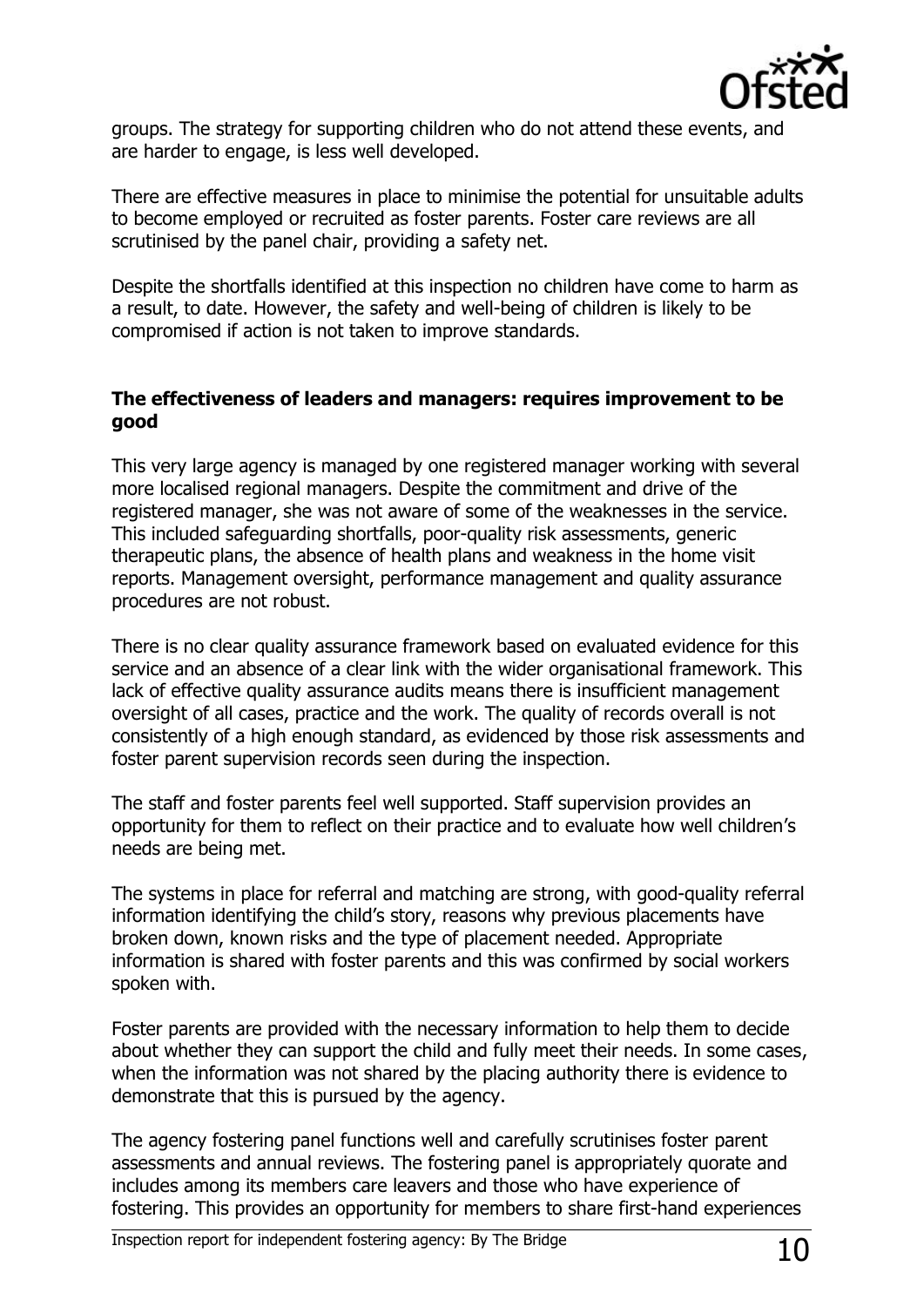

of fostering.

The panel is chaired by an experienced panel chair, supported by the panel manager. Panel members have good-quality annual appraisals which explore competency and areas for development. Checks of foster panel members' continued suitability are up to date, and a robust recruitment process is established. The panel makes recommendations for areas of improvement to the agency, for example the quality of the assessments, and procedures to avoid delays. Foster parents are supported to understand the Independent Reviewing Mechanism process. When this has been used, the hearing is thorough, setting out the reasons for the decisions.

Children's therapeutic plans are of poor quality. They do not identify key areas of need, the support and strategies to meet needs and how the foster parent should support the child. This is particularly significant because therapeutic plans are the agency's documentary guidance given to foster parents to support them in caring for the children.

Foster parents are highly complimentary about the support they receive from the agency. Foster parents described strong and available support from staff and peers. Training is highly regarded, and the out-of-hours service is widely appreciated and is not used solely in crisis situations, but also for reflective conversations when parents feel tired, stressed and overwhelmed. The easy availability of link workers and managers out of hours was also widely praised. Foster parents stated that the agency supports the entire family, not just the foster parents.

Training is provided at weekends for co-parents and there are ambitions to expand this. Training provision was highly regarded and considered a strength of the agency. Overall, for the foster parents, it is the quality of back-up support that distinguishes this agency from other fostering agencies. Foster parents feel the agency cares about their welfare.

## **Information about this inspection**

Inspectors have looked closely at the experiences and progress of children and young people. Inspectors considered the quality of work and the differences made to the lives of children and young people. They watched how professional staff work with children and young people and each other and discussed the effectiveness of help and care provided. Wherever possible, they talked to children and young people and their families. In addition, the inspectors have tried to understand what the independent fostering agency knows about how well it is performing, how well it is doing and what difference it is making for the children and young people whom it is trying to help, protect and look after.

Using the 'Social care common inspection framework', this inspection was carried out under the Care Standards Act 2000 to assess the effectiveness of the service, how it meets the core functions of the service as set out in legislation, and to consider how well it complies with the Fostering Services (England) Regulations 2011 and the national minimum standards.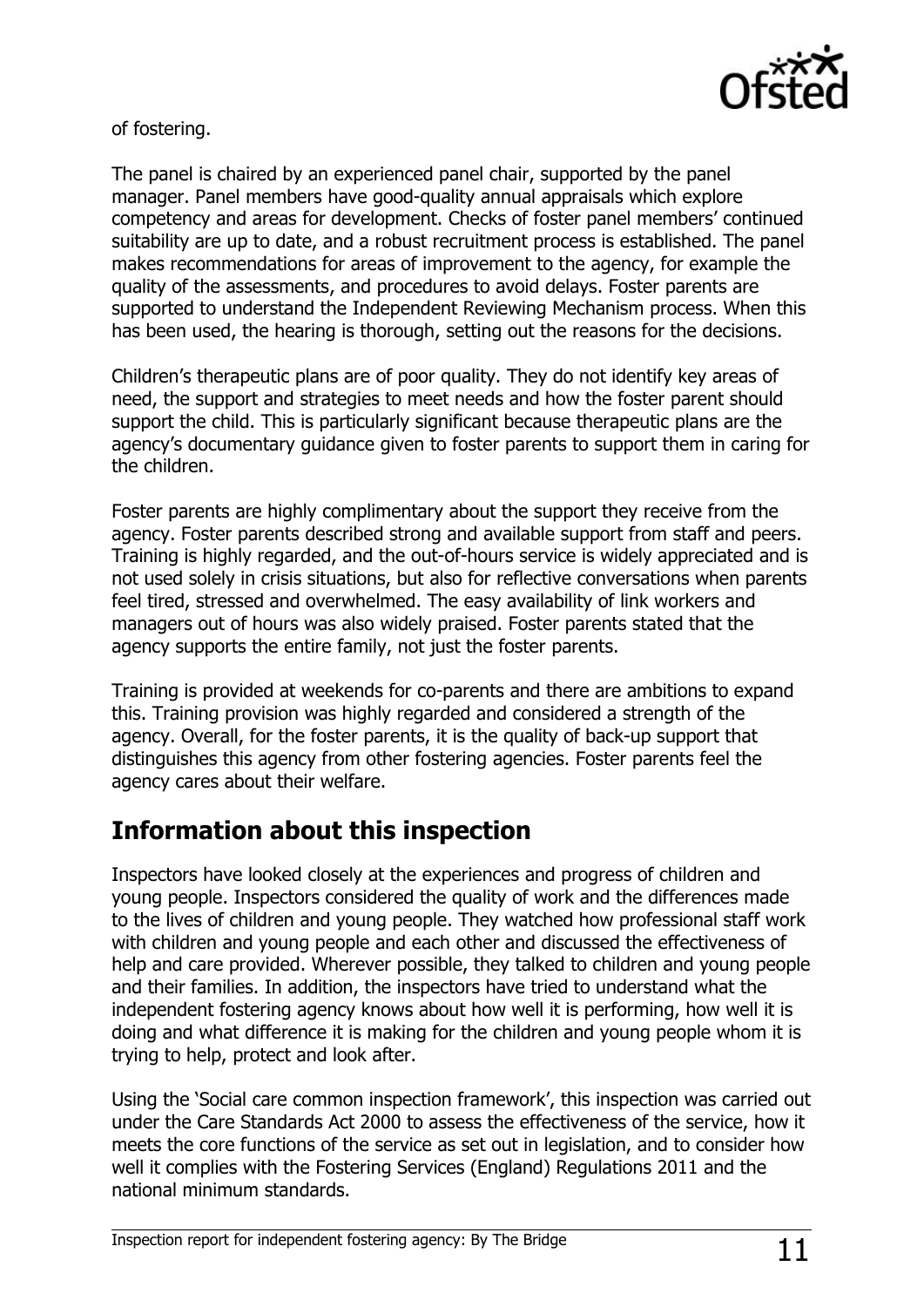

## **Independent fostering agency details**

**Unique reference number:** SC047407

**Registered provider:** By the Bridge Limited

**Registered provider address:** 4th Floor, Waterfront Building, Hammersmith Embankment, Chancellors Road, London W6 9RU

**Responsible individual:** Lyn Webb

**Registered manager:** Julie Dempster

**Telephone number:** 0845 450 9944

**Email address:** lynn.webb@bythebridge.co.uk

## **Inspectors**

Helen Lee, social care inspector Nick Stacey, Her Majesty's Inspector Stephen Collett, social care inspector Lolly Rascagneres, Ofsted Inspector